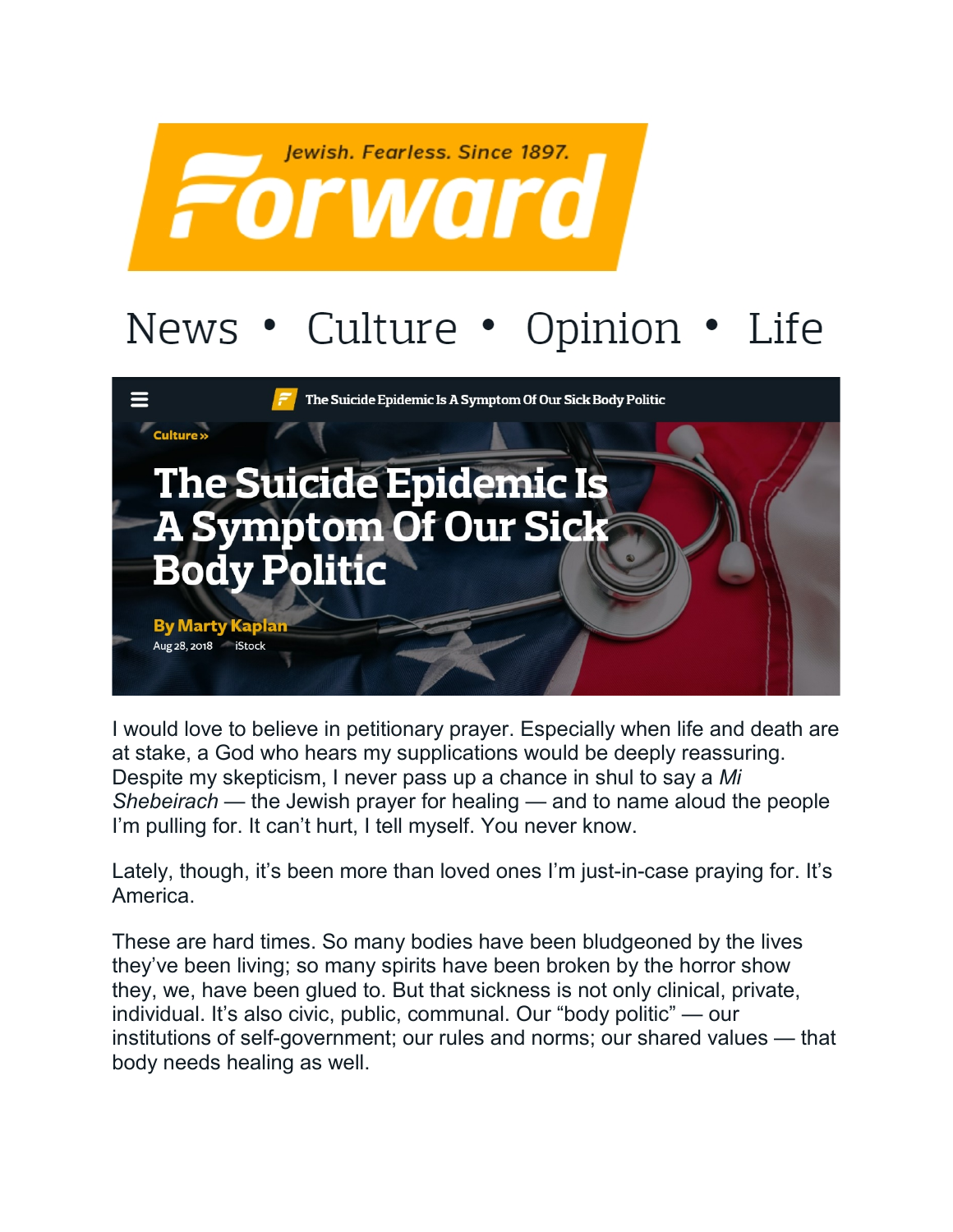The crisis of American democracy is as much a public health crisis as anxiety or suicide, as [opioid addiction](https://www.hhs.gov/about/news/2017/10/26/hhs-acting-secretary-declares-public-health-emergency-address-national-opioid-crisis.html) or [gun violence.](https://www.npr.org/sections/health-shots/2017/11/15/564384012/what-if-we-treated-gun-violence-like-a-public-health-crisis) The disorders of our bodies and the dysfunctions of our body politic mirror each other.

You can see it in the language we use. Here's a headline about a recent American Psychiatry Association [study:](https://www.sciencealert.com/americans-are-in-the-midst-of-an-anxiety-epidemic-stress-increase) "America Really Is in the Midst of a Rising Anxiety Epidemic. It's not just you." An epidemic. Like Ebola. Forty million adults in the U.S. — nearly one out of five — [have serious anxiety](https://adaa.org/about-adaa/press-room/facts-statistics)  [disorders,](https://adaa.org/about-adaa/press-room/facts-statistics) as do one out of four teens. Forty percent of us feel more anxious than we did a year ago, and that's on top of a 36% spike the year before.





## Oh Kaplan, My Kaplan

Another [headline:](https://www.washingtonpost.com/opinions/suicide-is-a-national-epidemic-we-need-to-treat-it-like-one/2018/07/05/21282ade-7986-11e8-aeee-4d04c8ac6158_story.html) "Suicide is a national epidemic. We need to treat it like one." More Americans will die of suicide this year than were killed in action during the entire Vietnam War. It's the second-leading [cause of death](https://www.prb.org/suicide-replaces-homicide-second-leading-cause-death-among-us-teens/) among U.S. teenagers. It [kills](https://www.psychologytoday.com/us/blog/the-social-brain/201803/it-s-time-we-treated-suicide-public-health-crisis) more Americans aged 10 to 24 each year than cancer, heart disease, liver disease, stroke, meningitis and HIV combined.

We characterize our social justice failures the same way we talk about Zika or Fukushima. [Hunger](https://www.cnbc.com/2016/12/13/americas-dirty-little-secret-42-million-are-suffering-from-hunger.html) is a public health crisis. So is [homelessness.](https://www.apha.org/policies-and-advocacy/public-health-policy-statements/policy-database/2018/01/18/housing-and-homelessness-as-a-public-health-issue) So is [loneliness.](https://thehill.com/opinion/healthcare/399123-loneliness-kills-a-new-public-health-crisis-and-what-we-can-do-about-it) So is the leading cause of those conditions: economic inequality: ["The widening chasm between the rich and the poor is killing us. Not in a](https://www.marketwatch.com/story/how-economic-inequality-is-killing-us-2018-04-18)  [spiritual way. Literally.](https://www.marketwatch.com/story/how-economic-inequality-is-killing-us-2018-04-18)"

We say "public health," but what does it mean? At its root, Laurie Garrett writes in "Betrayal of Trust," her history of the field, public health is a function of trust, a covenant, a bond. It's a belief in the community's values, like "We belong to one another. Facts are real. Truth matters."

It's also a bond between community and government. In a plague or a hurricane, protecting the health of one — the lowest among us, or the highest — requires protecting the health of all. Government tells us what to do to be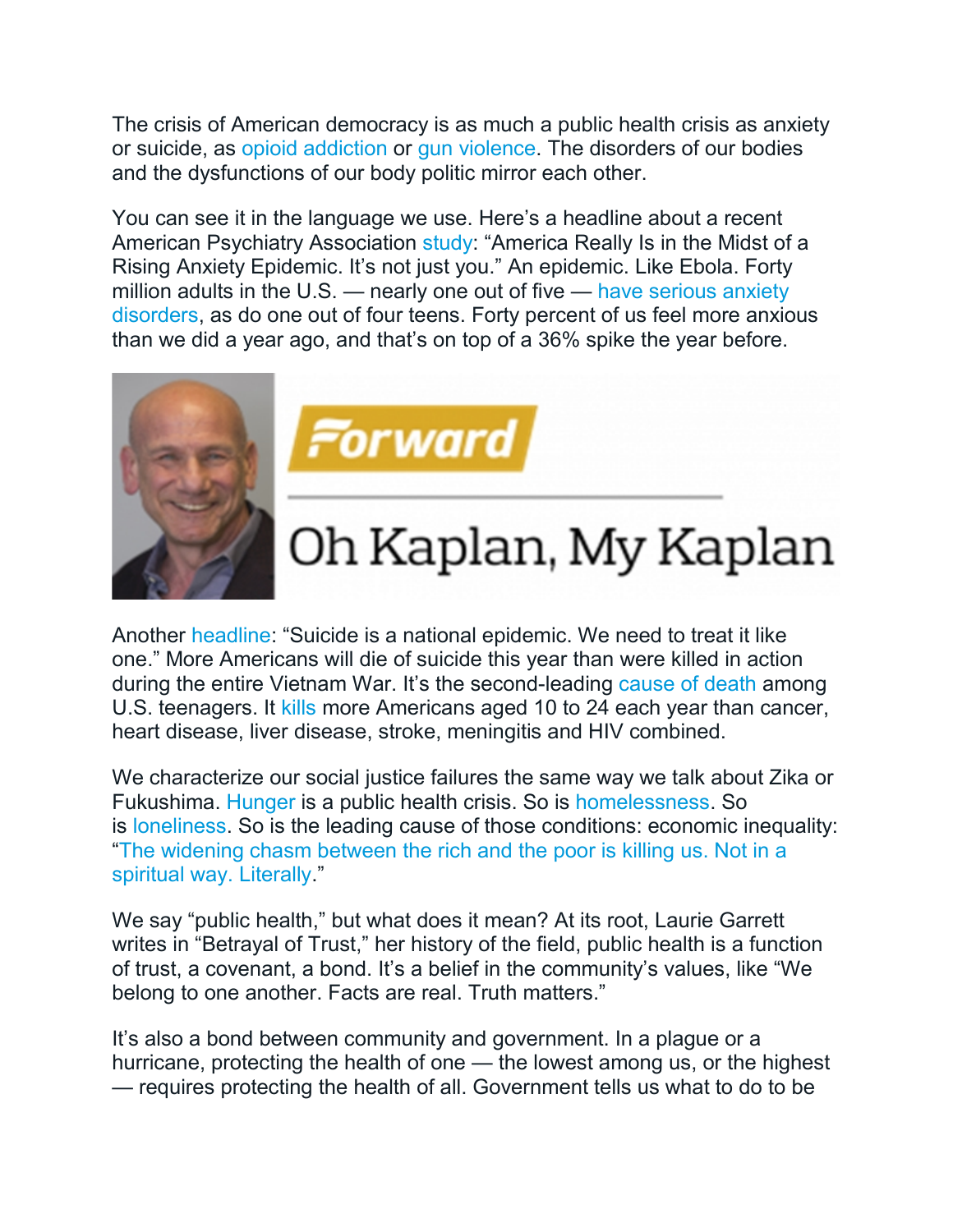healthy and safe, and because we trust it to do no harm, we do what we are told. Vaxxers, of course, opt out of the covenant; they don't trust the community's truth, so they don't follow the government's rules. What would happen if government itself were to opt out of the public health paradigm -- if government did not believe in facts, if it belonged not to the community, but to the 1%? That's where we are now.

Consider deregulation. It sounds sensible. Who doesn't want to cut red tape? But in the hands of the Trump administration, deregulation is killing us in slow motion. Here are four of many examples.

- 1. The Interior Department voided a rule preventing [methane,](https://www.nytimes.com/2018/09/18/climate/trump-methane-rollback.html) a greenhouse gas 86 times more powerful at trapping heat than carbon dioxide, from escaping into the atmosphere from oil and gas rigs.
- 2. The EPA fought to lift the ban on [chlorpyrifos,](https://www.nytimes.com/2018/08/09/us/politics/chlorpyrifos-pesticide-ban-epa-court.html) a pesticide that damages children's brains, and to permit notoriously toxic [fluorinated chemicals](https://www.ewg.org/release/epa-stricter-limits-protect-americans-toxic-fluorinated-chemicals-are-nightmare#.W6U2n62ZMQ8) to be dumped in drinking water.
- 3. The Department of Health and Human Services is doing all it can to sabotage [Obamacare](https://www.cbpp.org/sabotage-watch-tracking-efforts-to-undermine-the-aca) by deregulating the insurance industry, which will leave millions with pre-existing conditions unprotected.
- 4. In the wake of the Parkland slayings, Trump pledged regulations to raise the minimum age for rifle purchases to 21, and to expand background checks, but within days he [abandoned](https://www.nytimes.com/2018/03/12/us/politics/trump-gun-control-national-rifle-association.html) those promises and swore loyalty to the NRA.

Deregulation is the tip of the iceberg. The legitimacy of our elections is in doubt. With over 5,000 lies in his first 20 months, Trump is sidelining truth and explicitly attacking the free press that depends on them. A breathtaking level of corruption has been normalized: Not only has he failed to put his assets in a blind trust or to release his tax returns; his hotels, golf clubs, restaurants and properties have taken more than [\\$16 million](https://www.propublica.org/article/political-and-taxpayer-spending-at-trump-properties-16-1-million) in political and taxpayer money. National unity, the e pluribus unum that makes democracy possible, is being jeopardized by poisonous partisanship and resurgent racism, anti-Semitism, misogyny and xenophobia, all tarted up as swaggering nonconformity to political correctness.

Those are among the symptoms supporting the diagnosis of democracy in crisis that Hillary Clinton makes in the [Afterword](https://www.theatlantic.com/ideas/archive/2018/09/american-democracy-is-in-crisis/570394/) to the new edition of her memoir, "What Happened." Her answer to "How did we get here?" is epidemiological: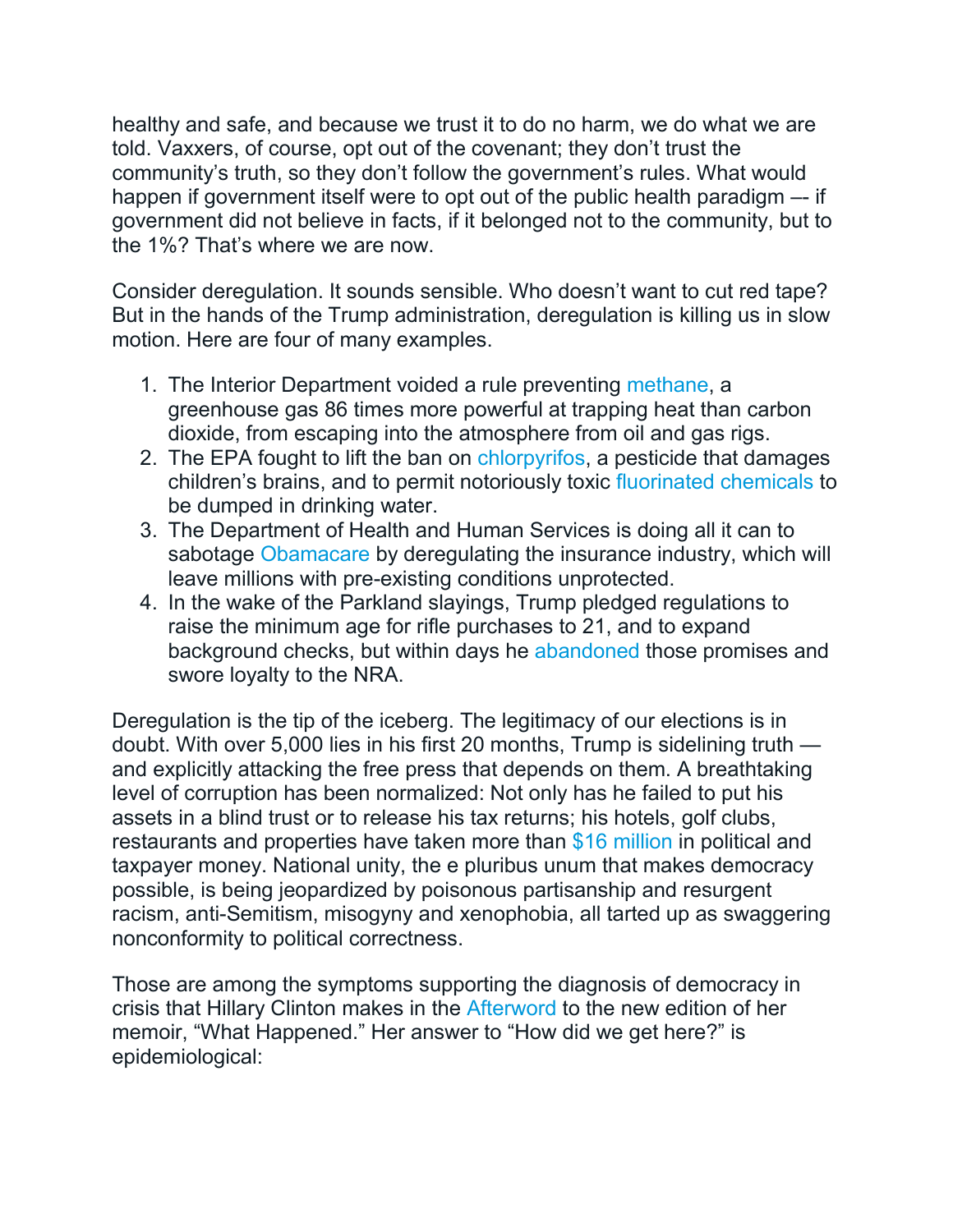Think of our body politic like a human body, with our constitutional checks and balances, democratic norms and institutions and well-informed citizenry all acting as an immune system protecting us from the disease of authoritarianism. Over many years, our defenses were worn down by a small group of right-wing billionaires… who spent a lot of time and money… undermining the common factual framework that allows a free people to deliberate together… [and opening] the way for the infection of Russian propaganda and Trumpian lies to take hold.

Against that disease, a prayer for democracy — a civic *Mi Shebeirach* — feels insufficient. That's what makes *tikkun olam*, the Jewish imperative to repair the world, so appealing. It puts on earth, not on high, the responsibility to heal broken vessels. It's the spirit that animates justice movements and voluntarism. It requires, and nurtures, empathy; it entails, and rewards, a belief in self-efficacy.

Maybe *tikkun olam*, and its equivalents in other belief and disbelief traditions, is enough to fuel resistance to the president and party who are poisoning the body politic as surely as they are poisoning our children's bodies, poisoning our wearied minds and poisoning our American hearts against other American hearts.

But what if Trump fires Mueller? What if Russians rig the 2018 election? What if yet more women accuse a confirmed Justice Kavanaugh? What if the president and coterie are indicted and he pardons his children and himself? What if he provokes civil unrest and treats it like a pandemic, seizing "emergency powers" to quarantine its seditionists?

It may be time to replace \*tikkun olam\*\* with *[pikuach nefesh](https://www.myjewishlearning.com/article/saving-a-life-pikuach-nefesh/)*. That's the Jewish law that we have to save a life even if it means setting aside all the other laws. That violation isn't just permitted – it's actually [required](https://www.sefaria.org/Shulchan_Arukh%2C_Orach_Chayim.328.2?lang=bi) to break a law that conflicts with life or health: "For someone who has a dangerous illness, it is a commandment to break Shabbat for him. One who hurries to do this is praised. One who asks questions is a murderer."

What is the secular equivalent of *pikuach nefesh*? Civil disobedience, for sure; from colonial times to now, Americans have won rights and righted wrongs by nonviolent law breaking. But it's worth asking if there are other rules and practices, other institutional norms, we must hurry to set aside, lest we be accomplices to the murder of democracy.